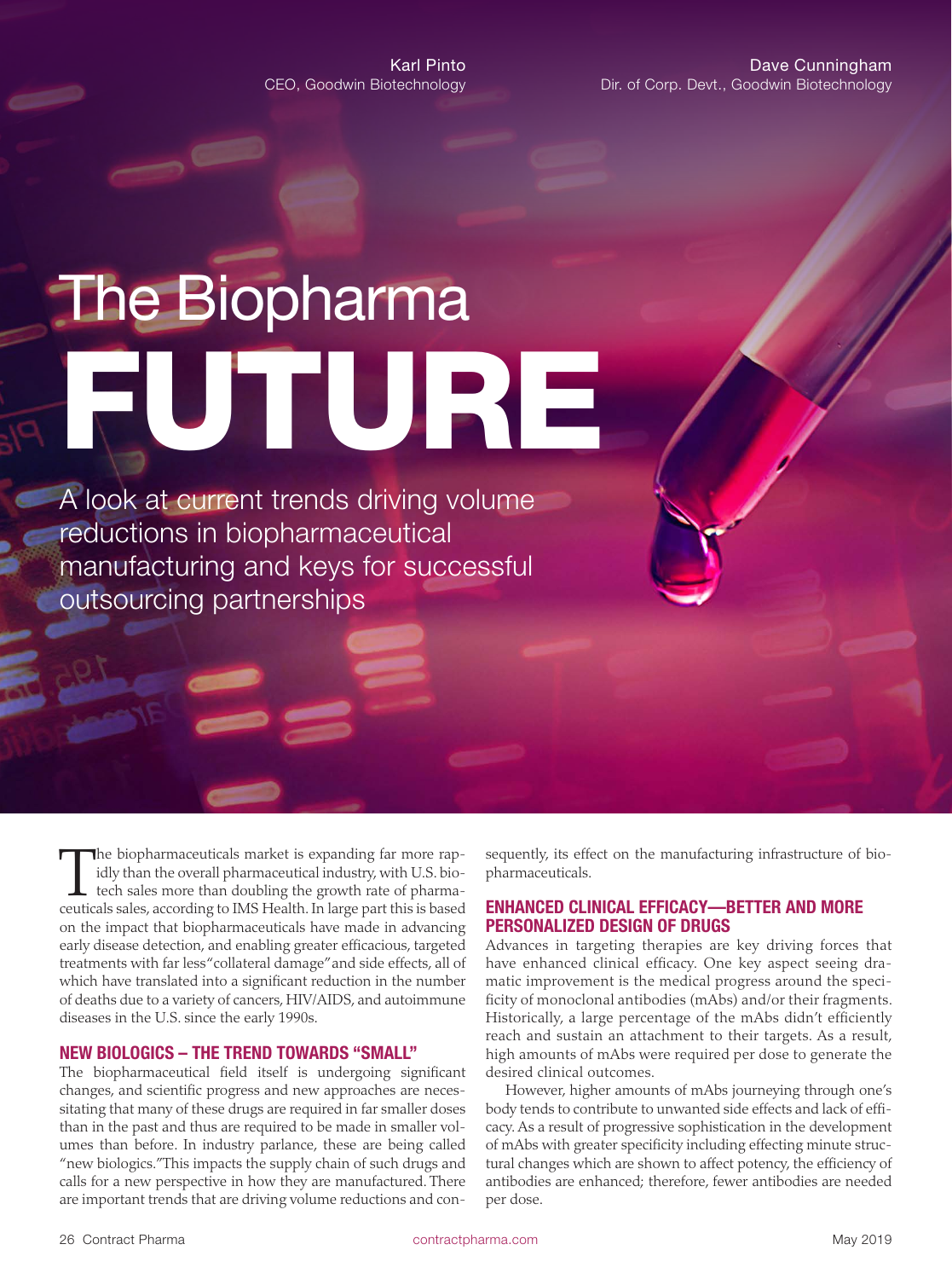Another exciting advance is in the field of bioconjugation, leading to the therapeutic category called ADCs, or antibody drug conjugates. By attaching small molecule payloads, radioisotopes, photo-sensitive dyes, and/or other "warheads" including chemotoxins to a mAb or fragment, the impact of the resultant compound is far greater than with the mAb alone and thus, requires smaller doses to reach and impact the target cells in order to be successful, while minimizing the untoward side effects. These technological advances are making significant strides in diagnostic, treatment, and monitoring of diseases.

In a variety of cancers, for example, mAbs conjugated with a payload such as a drug or radioisotope are showing a great level of promise based on their ability to target and treat diseased cells; and resulting in far less collateral damage or "good cell" death when compared with traditional chemotherapy protocols, due to their ability to hone into the tumors.

To date, there have been a number of ADCs approved by the FDA. Some examples include:

- Adcetris (brentuximab vedotin) from Seattle Genetics was approved in 2011 for treatment of Hodgkin lymphoma and anaplastic large cell lymphoma;
- Kadcyla (ado-trastuzumab emtasine) from Genentech/Roche/ Immunogen was approved in 2013 for treatment of HER2 positive, late-stage breast cancer; and
- Besponsa (inotuzumab ozogamicin) from Pfizer is an antibody-drug conjugate used to treat relapsed or refractory B-cell precursor acute lymphoblastic leukemia (ALL). The compound was approved in 2017 and consists of a humanized monoclonal antibody against CD22 where inotuzumab is linked to ozogamicin, a highly cytotoxic agent from the class of calicheamicins.

In addition to the marketed compounds, there are literally hundreds of ADCs in clinical development. The vast majority of ADCs in clinical trials are in Phase I studies and approximately 25% are in Phase II & III trials.

Due to great advances in better understanding the human genome, patient populations are being better understood and defined at the genomic level, and it is becoming more and more clear that one general treatment may not work for all patients, leading to specialized approaches for specific subsets of patients becoming increasingly mainstream.

Personalized medicine is the tailoring of medical treatment to the individual characteristics of each patient. Equipped with tools that are far more precise than before, scientists are designing research approaches and physicians can select a therapy or treatment protocol based on a patient's specific biologic profile that may not only minimize harmful side effects and ensure a more successful outcome, but can also minimize the required amount of drug to do so.

Personalized medicine is impacting patient care in many diseases. One of the most common examples of personalized medicine came with the introduction of trastuzumab in 1998. Trastuzumab is a monoclonal antibody used to treat breast cancer in the approximately 30% of patients that overexpress the HER2 receptor protein. Improved protocols of treatment with trastuzumab have ensured that a majority of treated patients show a reduced recurrence of their tumors. Trastuzumab is on the World Health Organization's List of Essential Medicines, the most effective and safe medicines needed in a health system.

Moving into the future, new biopharmaceuticals targeted to smaller patient cohorts are likely to continue producing a greater level of efficacy with fewer side effects, resulting in better clinical outcomes against which the blockbuster models have struggled to deliver. In other words, many more products across a range of conditions could be developed that treat a smaller population of patients than the traditional blockbuster medicines, but which are more clinically tailored and efficacious for a particular patient cohort. Regulators are also helping by providing designations of "orphan drugs" for those that treat very small, specific patient populations and offering up "fast track" approvals for an increasing number of highly specific drugs.

So, while huge volume, blockbuster medicines will always exist because science and companies will continue important research for therapies that appear to be a panacea for a given condition at a given time, there is a definitive trend towards smaller (volume), better targeted medicines, often developed by smaller, nimble biotech firms, as the industry marches into the future.

#### BIOPROCESSING TECHNOLOGY TRENDS TOWARDS HIGHER PRODUCTIVITY, HIGHER YIELDS, AND BETTER DELIVERY APPROACHES

From the perspective of the manufacturing of biopharmaceuticals, there are also many exciting changes happening. Molecular biology and cell line development techniques have advanced rapidly. It is becoming more and more commonplace for biopharmaceuticals, particularly mAbs and recombinant proteins, to be expressed by cell lines which achieve multiple grams per liter (g/L) in yield. For example, in a mammalian cell culture environment where it once was a challenge, even up to a few years ago, to achieve an expression level of 1g/L in a CHO-based mAb cell culture process, it is now realistic and even normal to generate levels of productivity multiple times higher. In fact, the average titers reported at both clinical and commercial scales were about 3.20g/L based on the findings of BioPlan Associates from their "15th Annual Report and Survey of Biopharmaceutical Manufacturing Capacity and Production" in April 2018. According to another recent study, since 2010 average cell line titers have increased more than 10 times! And, this number is advancing even further.

As a result, the amount of product that can be produced today on a given scale of manufacturing platform footprint (typically, a bioreactor) is 3-5 times that which could be produced by the same manufacturing bioreactor footprint less than 5 years ago. In other words, from a cell line yield perspective alone, today's 500L bioreactor may be able produce a similar amount of product as a 2,500L bioreactor could, about five years ago. Thus, it is fast being observed that adequate amounts of Biopharmaceutical product can be manufactured for a larger percentage of products' late-stage clinical trials and even cGMP commercial manufacturing campaigns in scales from 500L to 2,000L bioreactors. As a matter of comparison, in the past product sponsors would hardly ever even consider a scale of less than 5,000L as their product approached the later stages of development and were entering the marketplace.